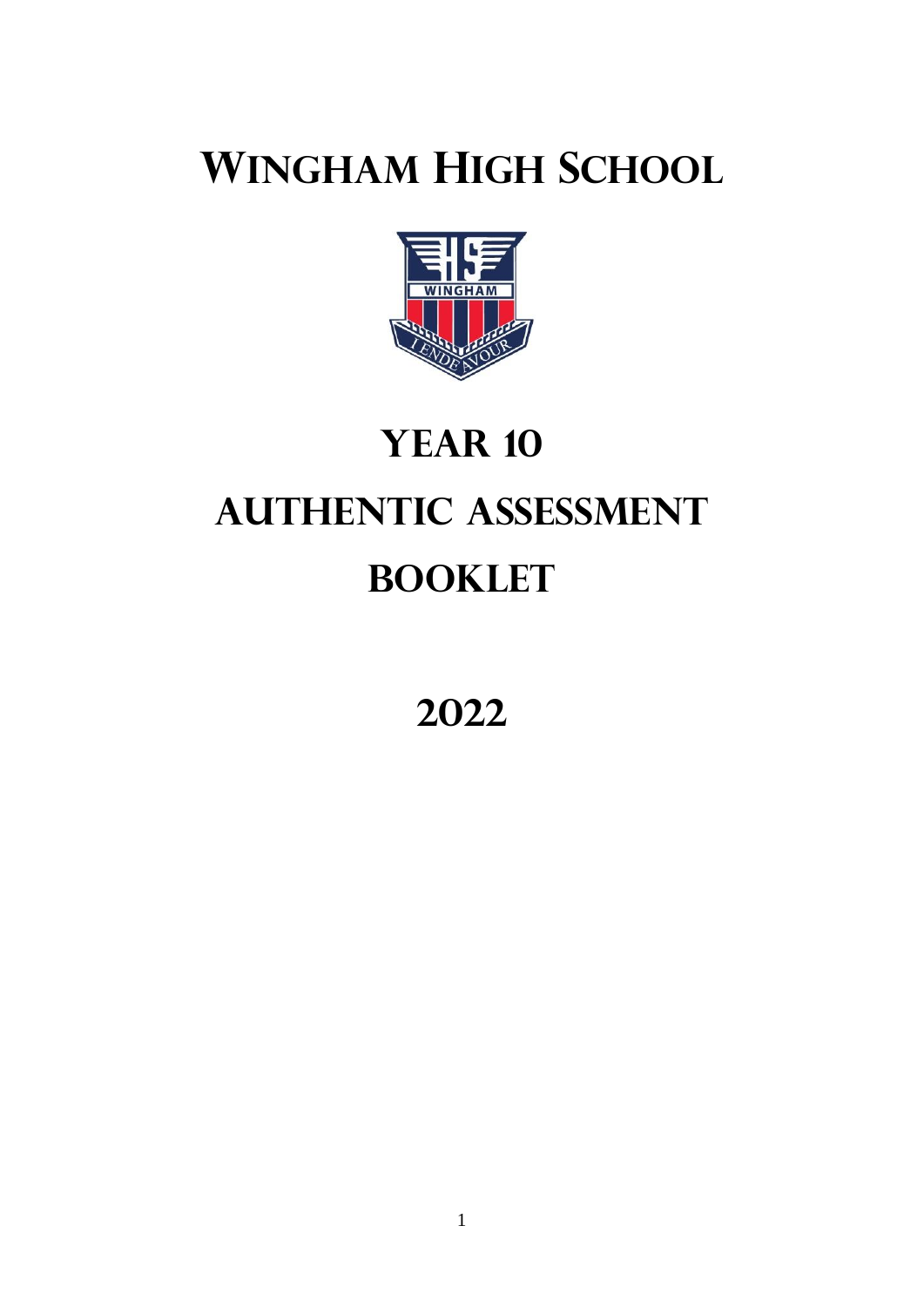# **Student Information**

#### **INTRODUCTION**

Dear Year 10 Student,

At WINGHAM High School Year 10 Assessment is made up of three parts:

- 1. Assessment tasks set during the year.
- 2. The internal, Year 10 individual school subject examinations.
- 3. An oral presentation Authentic Assessment.

You will be participating in the Authentic Assessment program. The purpose of this program is to think about, organise a presentation on and to participate in a presentation / interview about your learning processes and performances.

In this process, you are required to:

- **a)** Attend your interview at the given time **students are NOT expected to be at school apart from this time for the duration of the Authentic Assessment period.**
- b) Speak in an interview situation for approximately  $15 20$  minutes.
- c) Develop and present a portfolio based on three assessment tasks to a panel made up of a parent/community representative, a Year 9 student and a teacher in a presentation and interview situation. Depending on COVID restrictions the parent/community representative position may be filled by SLSO or SASS staff.

The purpose of this is to show what you have learnt, what you can do and how you learned in a selection of subjects. The opportunity to present your learning through a presentation and interview will give added value to what you have already done, in other words 'authenticates' it by presenting this to a wider selection of people. It is an opportunity for you to show how you have learned, including the enjoyable, pleasurable aspects contrasted with the difficulties that you may have encountered in the process of producing your assessment tasks.

You will be assessed on both this presentation and the interview by the panel. To help you through this process a series of questions will be asked. The panel will provide oral feedback and a result on the day. Written feedback will be provided later in your yearly report. The entire interview assessment process will last for approximately 30 minutes.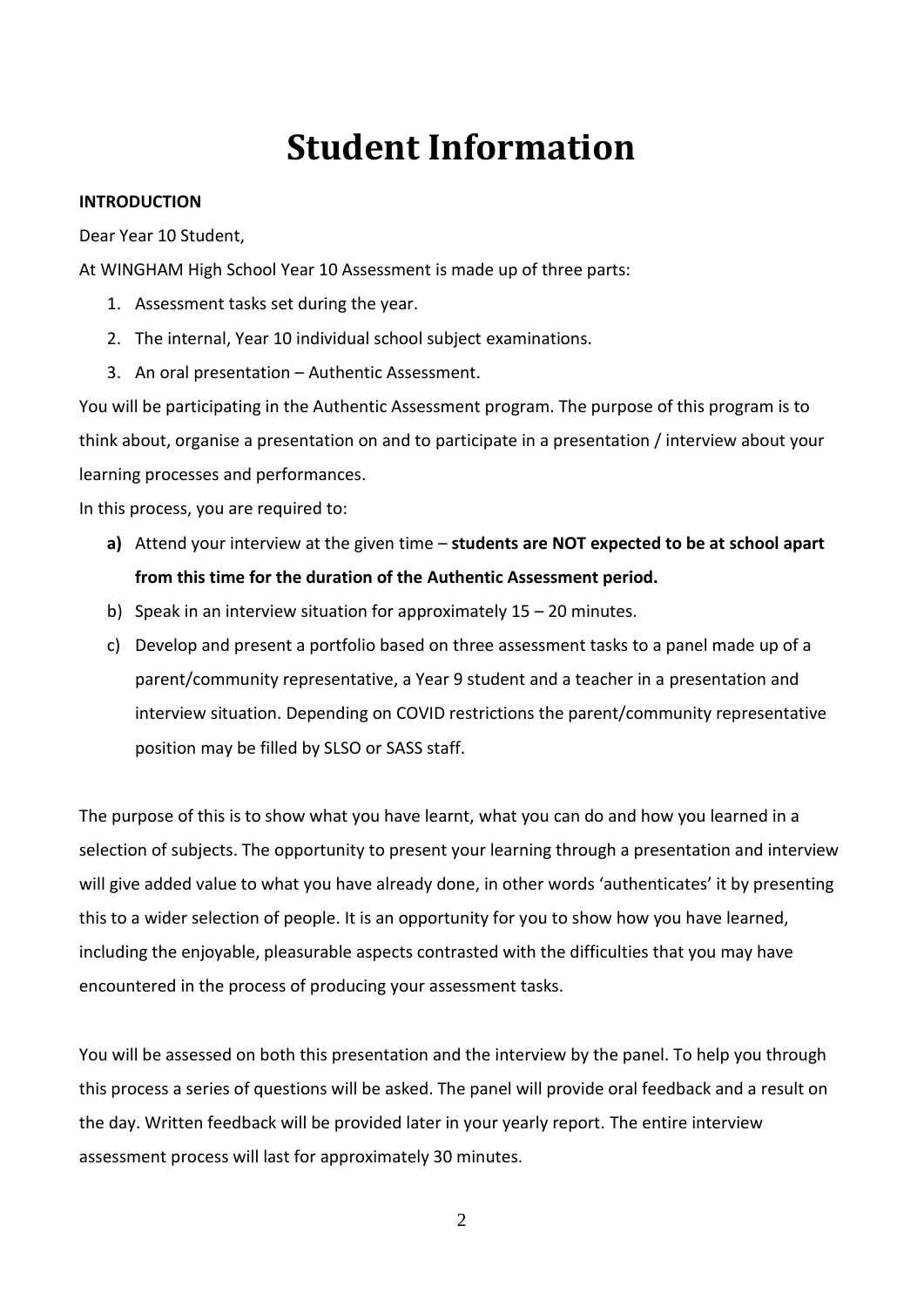#### **REQUIREMENTS / GENERAL INFORMATION**

The presentation is broken down into 3 main sections as shown below.

| <b>A. PRE INTERVIEW</b>                                               |        |                                                                                                                       |  |  |
|-----------------------------------------------------------------------|--------|-----------------------------------------------------------------------------------------------------------------------|--|--|
| 0                                                                     |        | 3 Copies of Student's cover letter (See pages 6 +7)                                                                   |  |  |
| П                                                                     |        | 3 copies of Resume (See pages 8 +9)                                                                                   |  |  |
| П                                                                     |        | Quality of resume and cover letter                                                                                    |  |  |
| П                                                                     |        | Punctuality                                                                                                           |  |  |
| П                                                                     |        | <b>School Uniform</b>                                                                                                 |  |  |
| П.                                                                    |        | Student introduces him/herself and greets panel members                                                               |  |  |
| П                                                                     |        | Student informs panel about experience of school so far & indicates what the future after<br>Yr 10 may hold for them. |  |  |
| TASK 1-Major Assignment in a Core Subject (Maths, English or Science) |        |                                                                                                                       |  |  |
|                                                                       |        |                                                                                                                       |  |  |
|                                                                       |        | TASK 2 – Chosen from any other Core Subject (Maths, English, Science, History,<br>Geography, PDHPE)                   |  |  |
|                                                                       |        | TASK 3 - Chosen from any Elective Subject NO SUBJECT may be used more than once.<br>(See questions on page 4)         |  |  |
|                                                                       |        | <b>C. Presentation and Speaking Characteristics</b>                                                                   |  |  |
|                                                                       | П      | <b>Full School Uniform</b>                                                                                            |  |  |
|                                                                       | $\Box$ | Student's personal grooming / appearance                                                                              |  |  |
|                                                                       | $\Box$ | Tasks presented appropriately                                                                                         |  |  |
|                                                                       | $\Box$ | Communicates appropriately using eye contact                                                                          |  |  |
|                                                                       | $\Box$ | Communicates appropriately by speaking clearly                                                                        |  |  |

On the next page is a copy of the questions panel members will ask you about three assessment tasks you have done this year. It is in your interest to prepare your responses thoughtfully, examine both the table above and the panel questions so that you can achieve your best and reflect upon your learning process. This will help you in the future with assessment tasks and other interview situations.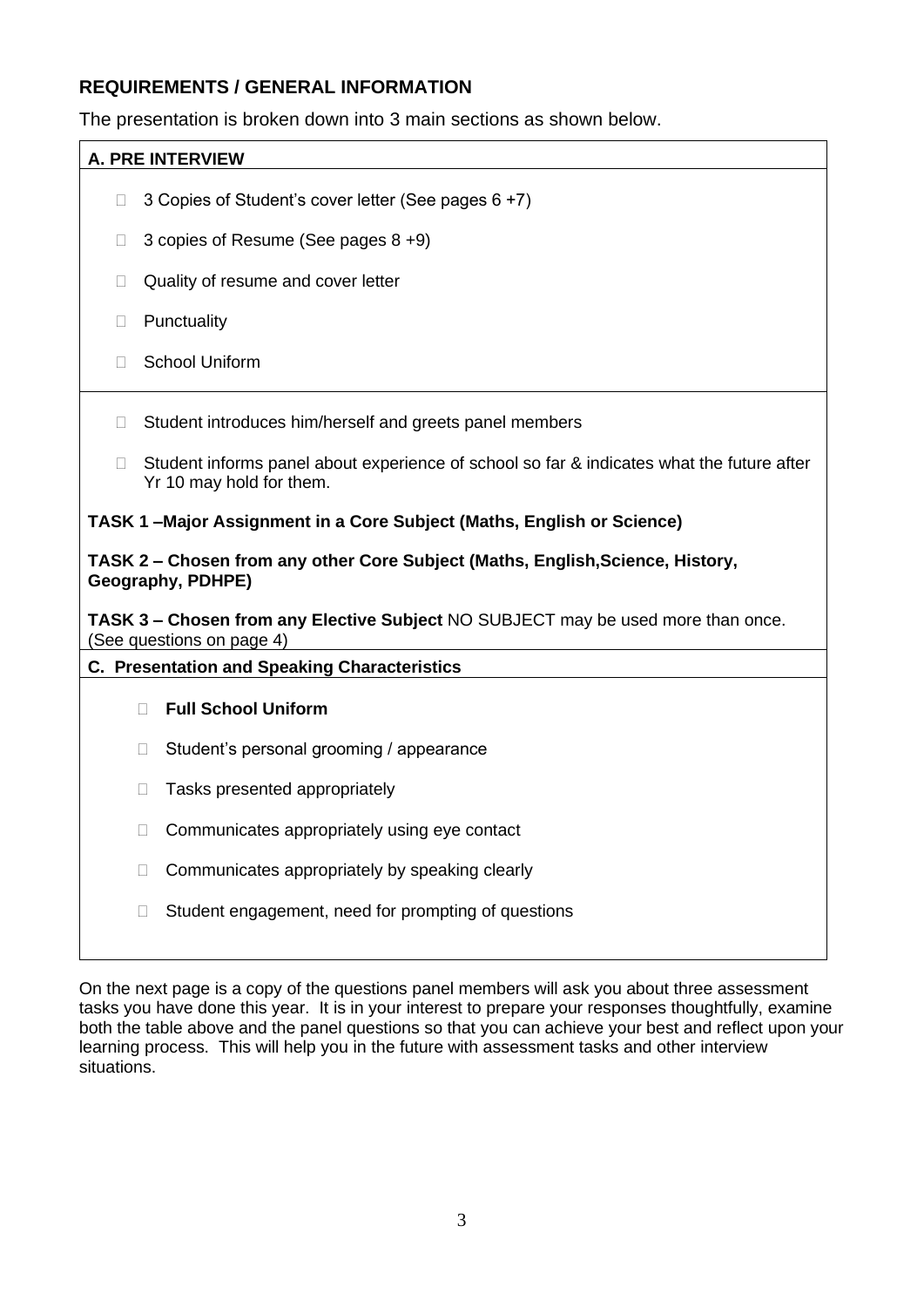# **AUTHENTIC ASSESSMENT PANEL QUESTIONS**

1. Tell us about yourself.

### **REPEAT QUESTIONS 2 & 3 FOR EACH TASK**

- 2. What task are you going to present?
- 3. Please speak at length about this task. For example, tell us about:
	- The steps you took to complete the task
	- Time frames and time management
	- Difficulties and how you overcame them
	- Skills and knowledge you gained
	- Skills and knowledge from other subjects and life experiences that helped
	- And, if you had your time over and could re-do this task, what would you change and why?

4. From the three areas presented, which was the most successful for you? You can focus on skills learned, satisfaction gained or the degree of interest the task held for you.

5. Do you think Authentic Assessment is a valuable experience? Why?

6. Do you have anything else you would like to add?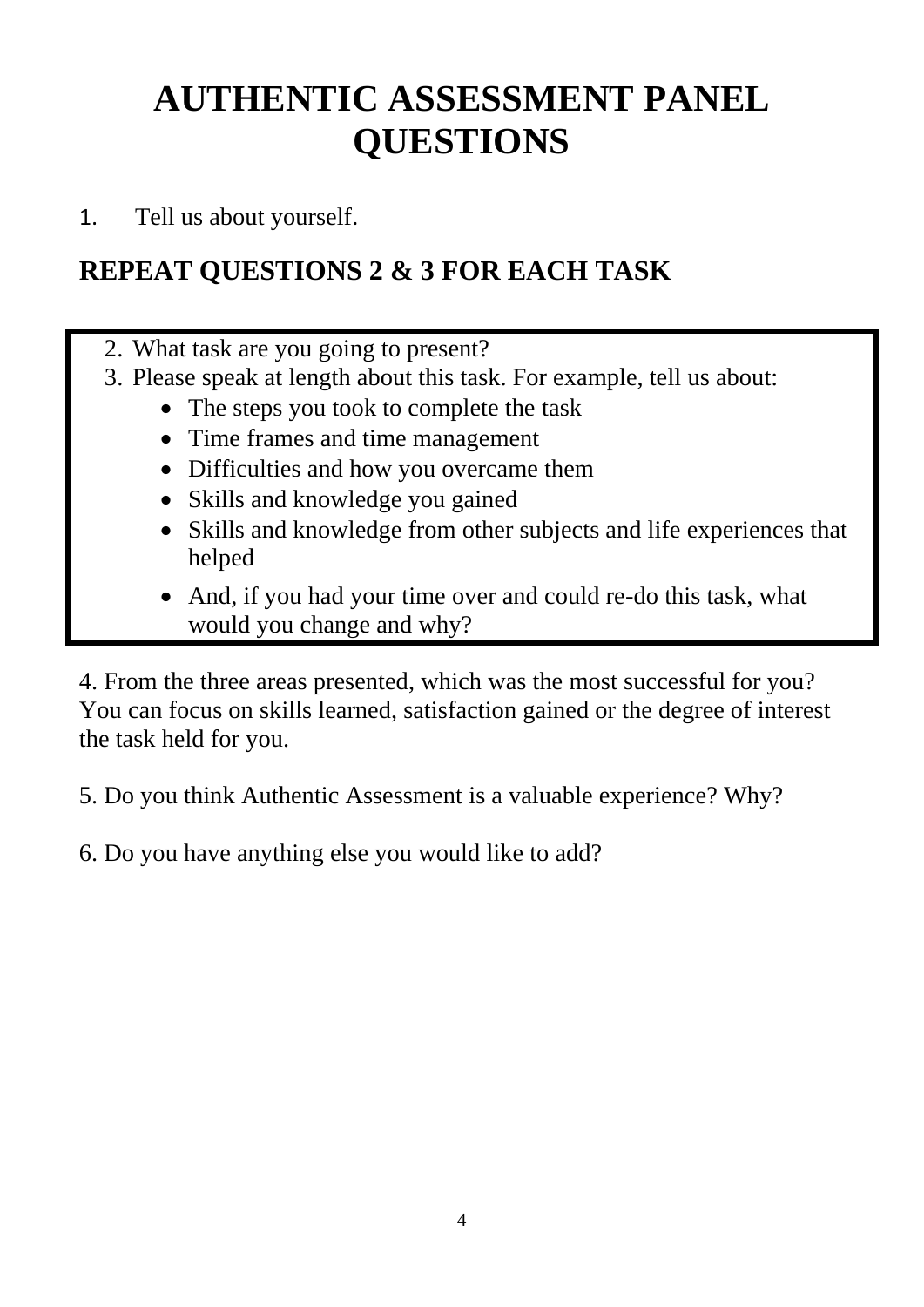#### **Marking Criteria**

The Marking Criteria is used to give you your grade. Read through each outcome so that you are aware of what you will be marked on.

#### **Outcome 1: Demonstrates necessary preparation for a formal interview**

**O** – Student is punctual. Student has provided an excellent cover letter and Curriculum Vitae that are articulate, detailed, original and free of errors. Three tasks are appropriate. Clear evidence of an outstanding introduction.

**H** – Student is punctual. Student has provided a high quality cover letter and Curriculum Vitae that are articulate, detailed and largely free of errors. Three tasks are appropriate. Clear evidence of a wellprepared, confident introduction.

**S** – Student is punctual. Student has provided a satisfactory cover letter and Curriculum Vitae that include the required details. There may be some minor errors. Three tasks are appropriate. Clear evidence of a competent introduction.

**B** – Student may not be punctual. Student may have provided a basic cover letter and Curriculum Vitae that contain errors. Tasks are barely appropriate. Minimal evidence of a prepared, confident introduction.

**L** – Student is late. Student may not have provided a cover letter and Curriculum Vitae. Some tasks may be missing or not appropriate. No evidence of a prepared, confident introduction.

#### **Outcome 2: Demonstrates presentation skills appropriate for a formal interview**

**O** - Outstanding personal appearance / grooming and uniform. Sustains eye contact with all panel members. Excellent voice clarity, projection and fluency. Answers have a distinctive introduction, body and conclusion.

**H** - High quality personal appearance / grooming and uniform. Mostly sustains eye contact with all panel members. Highly commendable voice clarity, projection and fluency. Answers have an introduction, body and conclusion.

**S** - Satisfactory personal appearance / grooming and uniform. Mostly directs eye contact at panel members. Satisfactory voice clarity, projection and fluency. Answers have some structure.

**B** - Some faults with personal appearance / grooming and uniform. Little eye contact with panel members. Some difficulty in articulating answers. Answers have little structure.

**L** - Problems with personal appearance / grooming and uniform. Little or no eye contact with all panel members. Limited voice clarity, projection and fluency. Answers are too short.

#### **Outcome 3: Ability to articulate detailed information with minimal prompting**

- **O -** All points answered comprehensively without prompting.
- **H** All points covered in detail with minimal follow-up questions.<br>S All points covered in satisfactory detail with some prompting r
- All points covered in satisfactory detail with some prompting required.
- **B** All points covered with little detail. Frequent prompting required.
- **L** Experienced difficulty.

#### **Outcome 4: Demonstrates reflection skills related to learning experiences and processes**

**O** - Deep and insightful reflection regarding the learning experiences and processes. Closing comments are prepared, relevant and sincere.

**H** - High quality reflection regarding the learning experiences and processes. Closing comments are commendable.

**S** - Satisfactory reflection regarding the learning experiences and processes. Some evidence of preparation for closing comments.

- **B** Reflective and closing comments are too brief and required prompting.
- **L** Little to no reflection regarding the learning experiences and processes. No closing comments.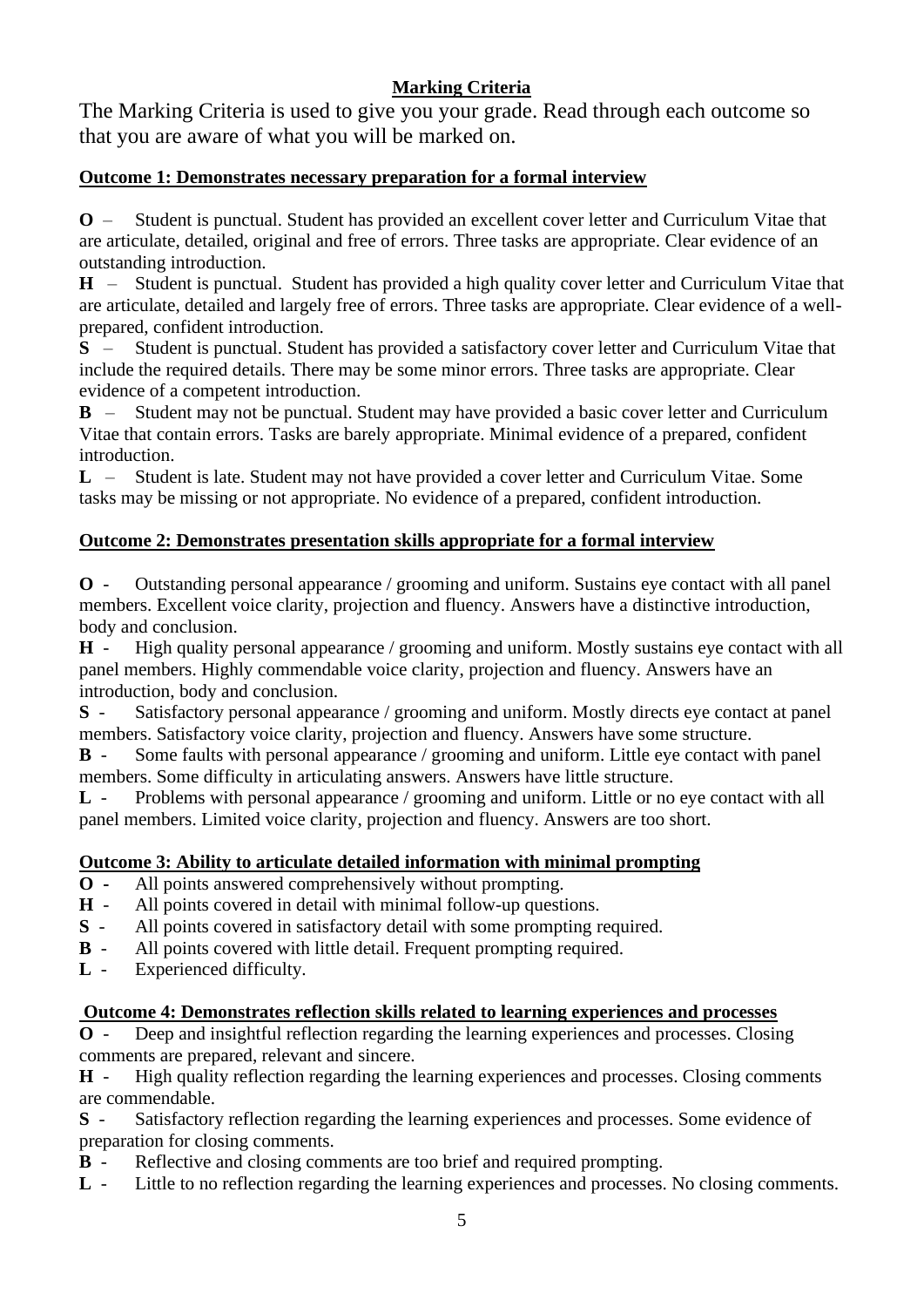#### **An Example of an Outstanding Covering Letter**

Your Name Your contact number Your email address Your address Suburb, STATE Postcode

#### **20 November 2019**

Authentic Assessment Panel Wingham High School Rowley Street Wingham NSW 2429

#### **Dear Panel Members**

#### **Re: Authentic Assessment Interview**

My name is John Smith and I am a Year 10 student of Wingham High School. I am a member of the School Representative Council and have been involved in organising events such as school socials and The Big Breakfast, a week long program aimed at ensuring all students have access to a free, healthy breakfast. My hobbies include playing cricket, debating, going to the beach and listening to alternative music.

One of my short-term goals is to save enough money so that I can buy a car at the end of the year. Upon completing my secondary education I intend to study Sports Medicine at Sydney University and possibly work for my uncle who owns a surf shop in Bondi.

Today I will be presenting various pieces of work from three subjects, English, Mathematics and PD/H/PE. The majority of the work completed was assignment work, which I believe I completed quite well.

The first assignment I am presenting is my Major Work for English. I chose to write a fantasy novel about a character who undergoes a quest. In the process he discovers personal strengths and is transformed into a courageous ruler who leads his people with great wisdom and a sense of justice. I achieved a Distinction but in hindsight I realise I needed to proofread my work more!

My second piece is a Maths project. I focused on the family car for a month to investigate its running costs. Until I analysed the hidden costs such as general wear and tear, I didn't realise how expensive it could be! I will be describing the resources used in order to complete this task. I thought I provided a competent analysis of my findings.

My final task that I am presenting today was an assignment on the digestive system for PD/H/PE. I feel that I now have a better understanding of how diet contributes to long - term health. I also believe that I completed this task rather well and was pleased with my Distinction.

Overall, from submitting these three tasks during the course of the year, I feel that I have learned more about problem solving and time management.

Thank you for giving me the opportunity to present my best work. I trust that you will find my presentation informative and enjoyable.

#### **Yours sincerely,**

#### **John Smith**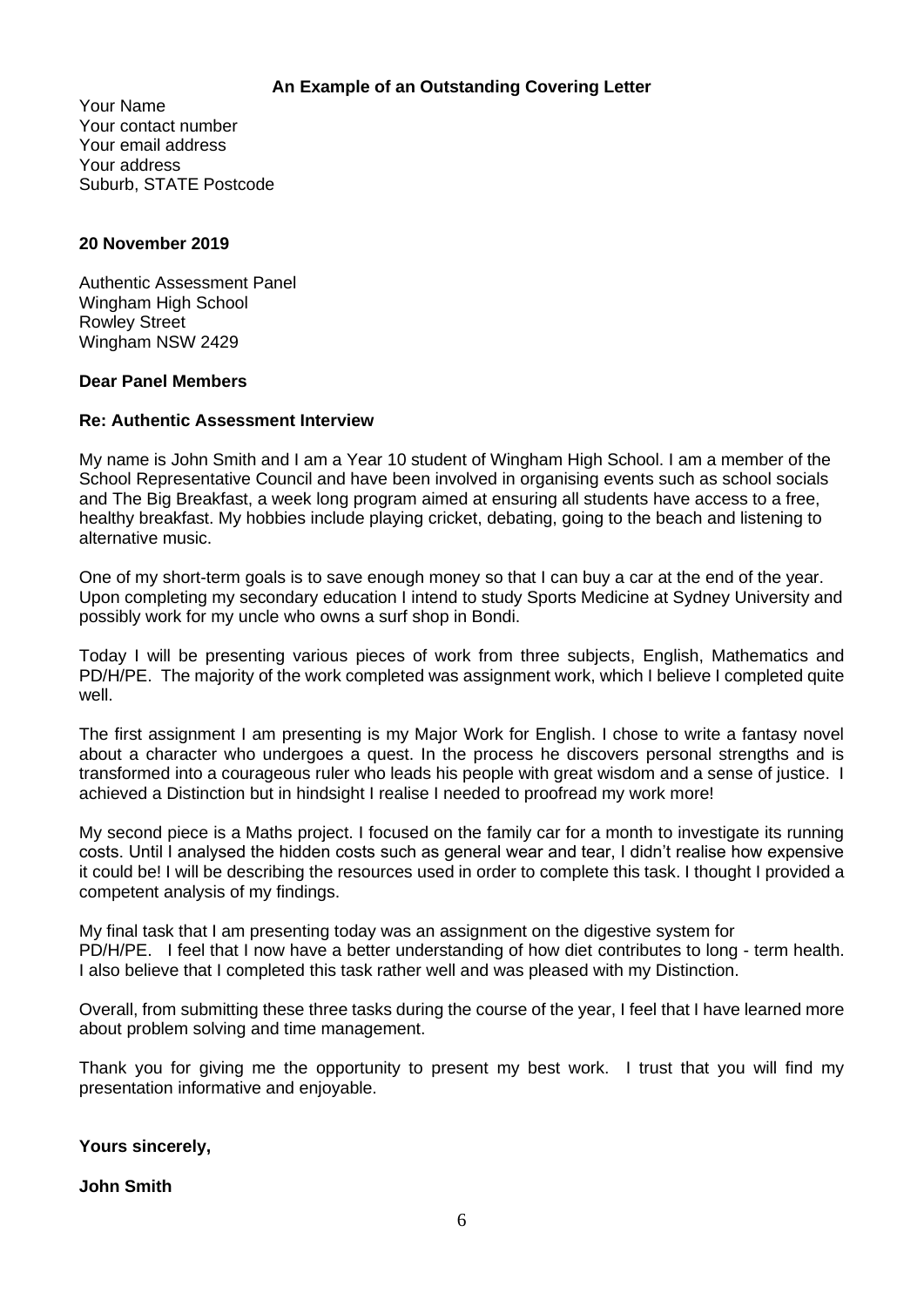#### **1. Use Letter Format (see example on page 6)**

Your Name, Contact and Address Details

Date

To the Authentic Assessment Panel Member Wingham High address

#### **Dear Panel Members**

#### **Re: Authentic Assessment Interview**

#### **2. Introduction**

- State who you are.
- Mention any school activities you are involved in (eg. SRC member, representative of a sporting team or a debating team, any leadership roles you hold).
- Mention your outside interests.
- State the subjects you are presenting.

#### **3. Careers / Future Goals**

- What are your short term goals?
- What would you like to do when you leave school?

#### **4. English/Maths/Science**

- Briefly state the task you are presenting.
- If you are an Advanced student, this must be your Major Work.
- If you are a Standard student, choose a class task you have completed during the year.
- Briefly comment on the process you followed to complete the task.
- Give a brief comment on your results.

#### **5. Other Core Subjects**

- Choose ONE task you have completed for English, Mathematics, Science, History, Geography or PD/H/PE this year.
- Briefly comment on the process you followed to complete the task.
- Give a brief comment on your results.

#### **6. Elective Subjects**

- Choose ONE task you have completed in an elective subject this year.
- Briefly comment on the process you followed to complete the task.
- Give a brief comment on your results.

#### **7. Conclusion**

- Summarise what you have learned overall from submitting these three tasks during the year.
- Thank the Authentic Assessment panel for the opportunity to showcase your achievements.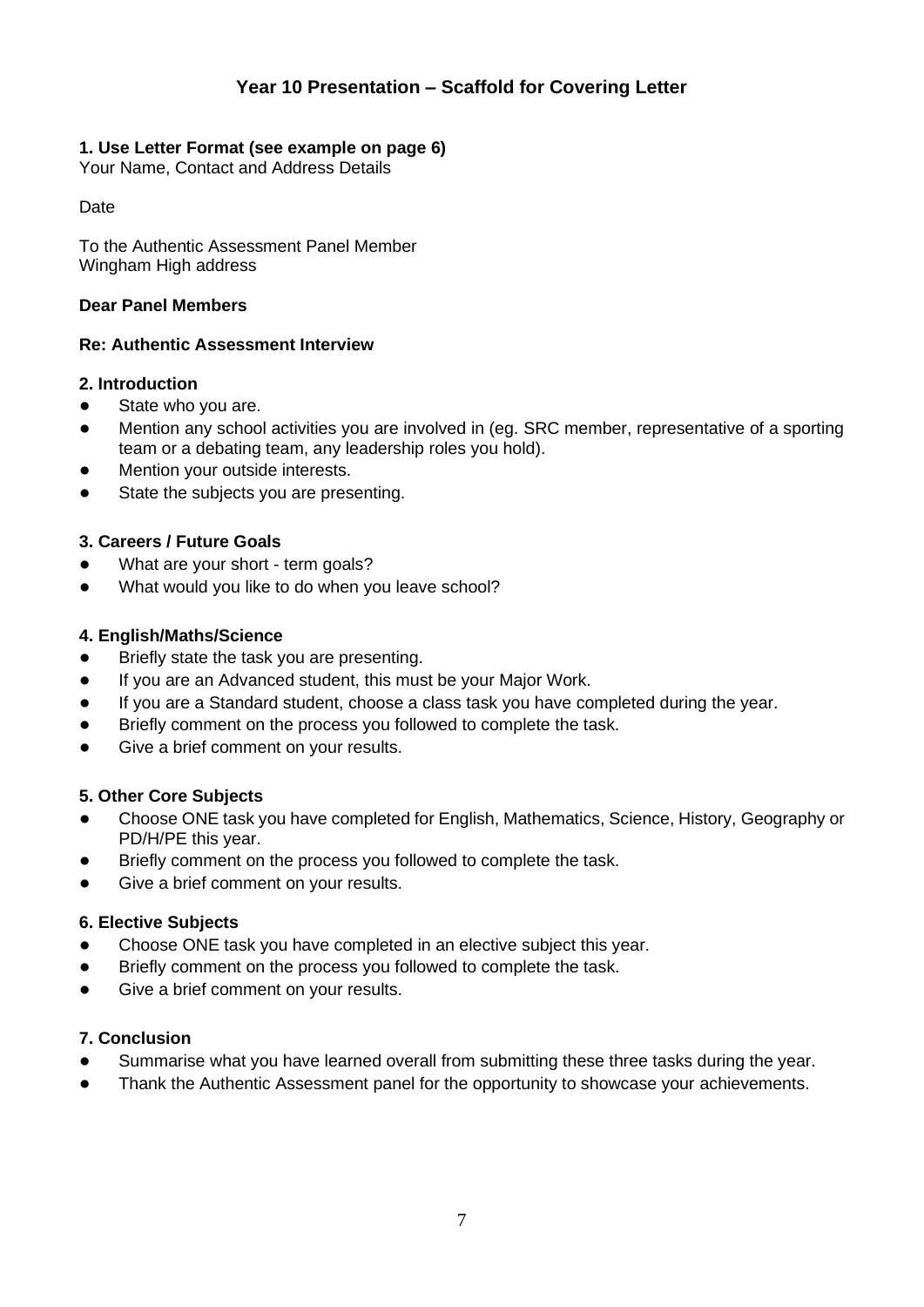### *SAMPLE RESUME*

#### **Philippa Burns**

104 Newstart Ave Tanksville NSW 2300 M: 0400 123 123 E: burns\_philippa@email.com

#### **Career Objective**

I am a high school student eager to use my strong customer service experience and communication skills to provide outstanding service to a range of clients. I am keen to develop new skills to complement my studies and to progress in the customer service industry.

#### **Education**

**Tanksville High School** Tanksville, NSW Expected completion date: 2018

#### **Key Skills**

#### **Interpersonal skills**

I have extensive experience in customer service, which has helped me to develop strong interpersonal skills. I get along well with others and always conduct myself with the utmost professionalism.

#### **Communication skills**

I am a confident communicator, having developed strong verbal communication skills in my customer-facing roles. I am able to clearly provide information and interact with customers in a friendly manner.

#### **Ability to work in teams**

I have worked in team environments for over three years. In my current position, I work with a small team of eight staff who specialise in print and copy projects. We are a self-managed team who coordinate all customer projects in our department to deliver a great result to the customer.

#### **Multi-tasking**

The CopyJet print and copy department is a busy environment in which I have had to quickly develop the ability to effectively multi-task jobs in order to manage my various responsibilities. I am able to manage my time and work without supervision.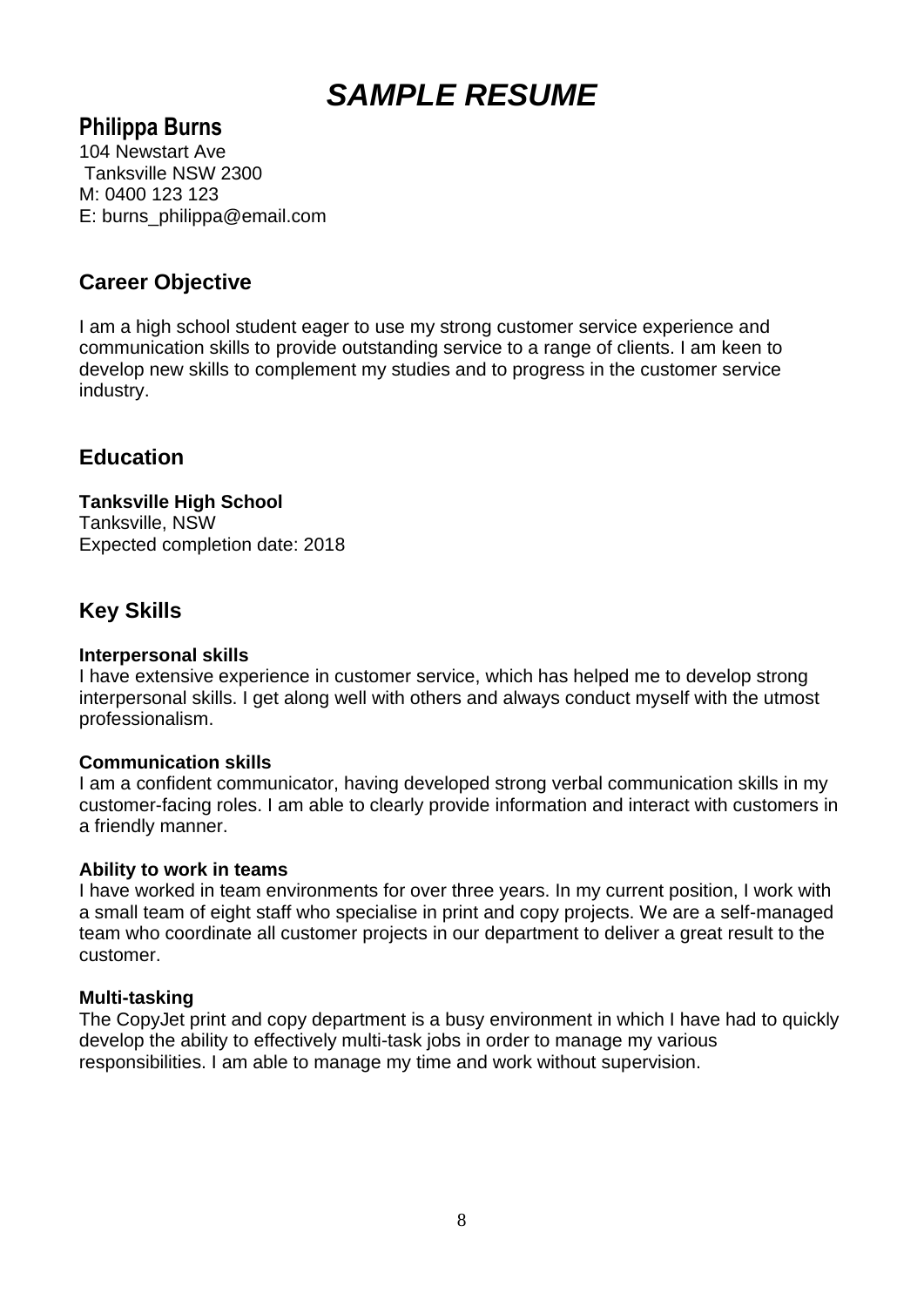#### **Employment History**

#### **November 2010 – Present Customer Service Representative, CopyJet Reemton, NSW**

#### **Responsibilities:**

- Working in a small, self-managed team in the busy print and copy department
- Advising customers of product, print, design and software solutions for their projects
- Operating machinery and equipment to print documents, banners, business cards and posters
- Working efficiently to deliver high-volume projects on time in a high-pressure environment
- Conducting incoming staff training

#### **March 2009 – October 2010 Customer Service Representative, Chucky's Chickens Tanksville,NSW**

#### **Responsibilities:**

- Assisted customers with ordering and paying for their meals
- Operated the cash register and handled payments
- Worked quickly to produce customers' orders in a timely manner
- Followed strict hygiene and safety protocols
- Maintained the highest standards of customer service

#### **Proficiencies**

**Program Proficiency** MS Office (Word, Excel, PowerPoint, Outlook) **Intermediate** Adobe Photoshop **Advanced** Advanced Advanced Advanced Adobe Publisher **Internediate** Intermediate

#### **Interests**

Travel literature, Japanese cuisine and yoga.

#### **References**

**Claire McGonagall Elizabeth Pickering** Principal Store Manager Tanksville High School CopyJet M: 0422 333 444 M: 0499 888 777 E: [c.mcgonagall@email.com](mailto:c.mcgonagall@email.com) E: [epickering@email.com](mailto:epickering@email.com) FINALLY

*For more assistance with preparing your cover letter and resume, as well as all things careers, please visit the careers webpage [www.winghamcareers.com](http://www.winghamcareers.com/)*.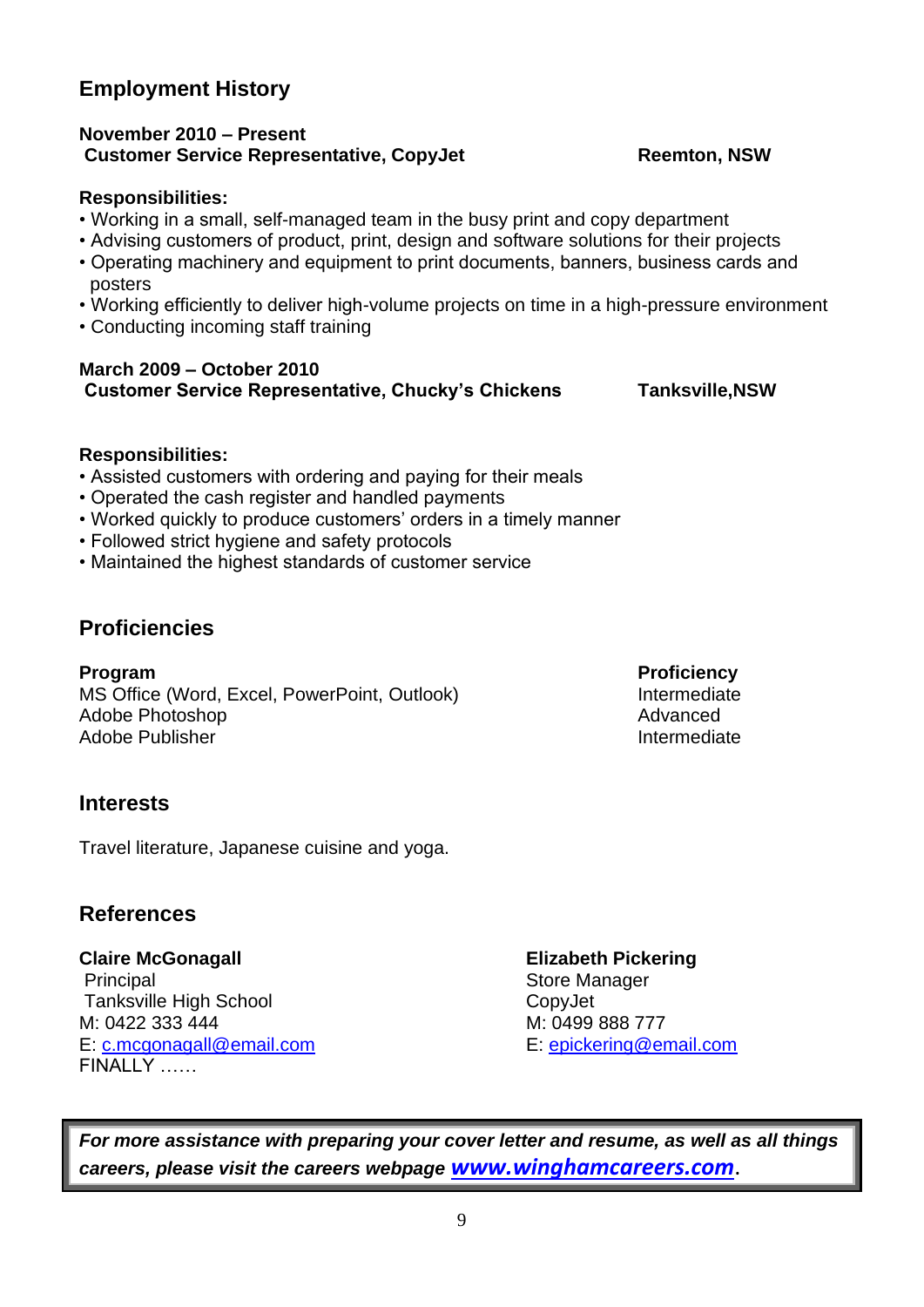#### *Before …*

**1.** Complete the table below as a checklist prior to your presentation

| <b>Criteria Checklist</b>                   |                                    |                                               |                                            |                                               |                                  |
|---------------------------------------------|------------------------------------|-----------------------------------------------|--------------------------------------------|-----------------------------------------------|----------------------------------|
| <b>Circle or</b><br>write in the            | What is the<br>name of the<br>task | <b>All basic</b><br>requirements<br>have been | <b>Equipment</b><br>required on<br>the day | <b>Items that</b><br>need to be<br>brought in | Any<br>questions<br>that need to |
| name of<br>each tasks<br>to be<br>presented |                                    | addressed<br>(Page 4)                         | requested                                  | from home                                     | be<br>answered                   |
| <b>TASK1</b>                                |                                    |                                               |                                            |                                               |                                  |
| <b>TASK2</b>                                |                                    |                                               |                                            |                                               |                                  |
| <b>TASK3</b>                                |                                    |                                               |                                            |                                               |                                  |

- **2.** Be prepared organise everything you will need to bring now. Don't leave it until the last moment. Organise step by step what you are going to show, and be able to explain why you are doing it this way.
- Practise responding to the questions in your booklet which will be asked during the oral presentation / interview. This really helps you to organize your thoughts!
- Know your material well.
- Re-examine how you will be assessed. Look at the marking guidelines. Know what you have to do to earn a great result! Check out the assessment sheet the panel will use too.
- Remember your panel will be appreciative of your effort in this presentation / interview so do not get worried!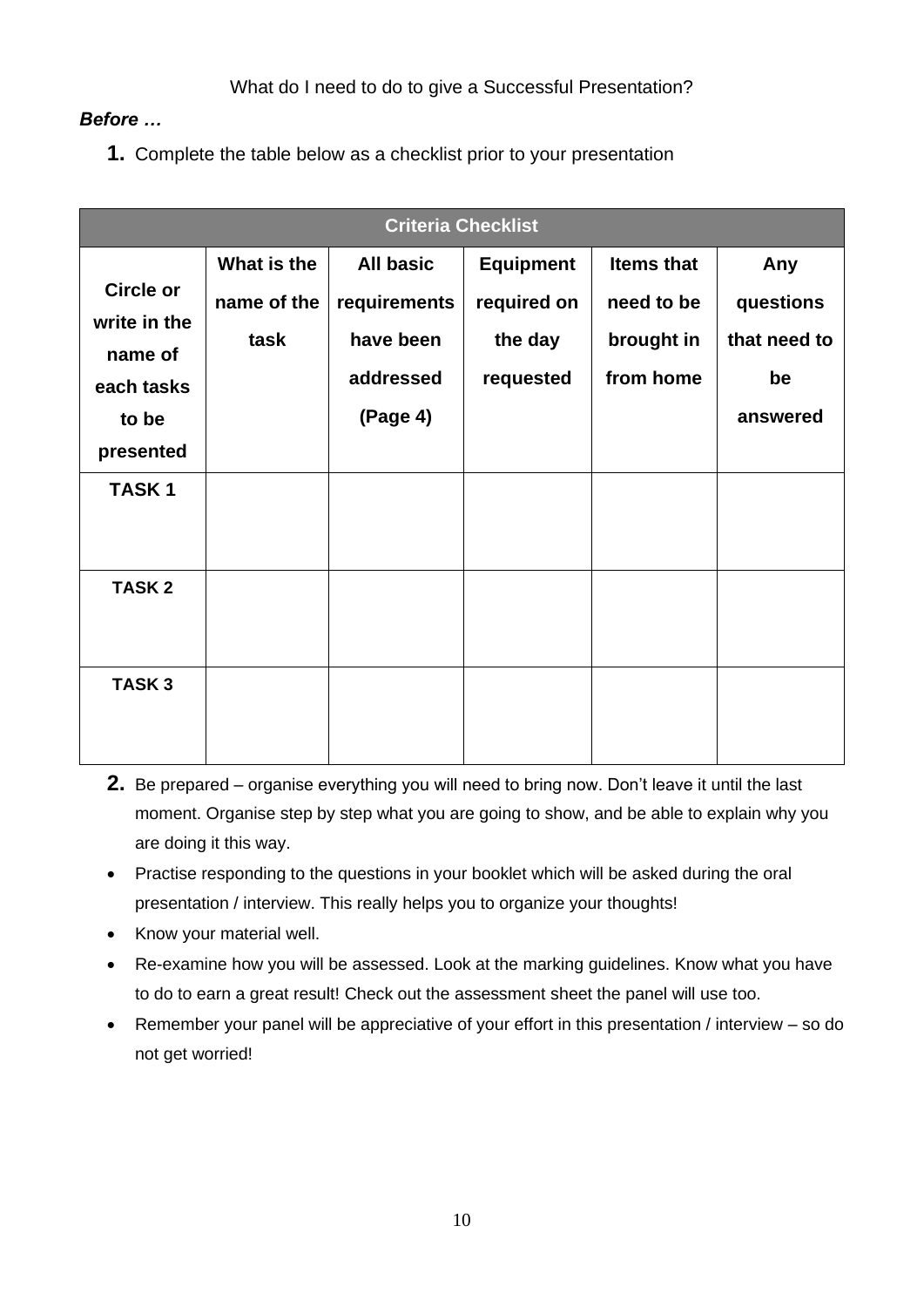# **Hints for Year 10 in Authentic Assessment**

- **Be prepared** show up on time or a little before.
- **Be well presented** clean uniform; shoes looking good; hair done (washed, back off face) and SMILE. We know you're nervous and we'll take it into account but try to relax and SMILE!!!
- When you walk in, after set up, be sure to engage each of the panel members with **eye contact.**
- As you introduce yourself shake hands with each panel member before sitting down (be sure and look them in the eye and no 'wet fish' handshakes: firm grip, two or three strong pumps of the hand and then let go…). You can add something of the small talk nature (eg: I hope you're all well today OR thanks for being a part of this process OR lovely to meet each of you).
- When you sit consider your posture and your demeanour girls: legs together or crossed at the ankles and boys: legs preferably together and sitting straight.
- **Avoid:** Um, Yeah; Like; You know and Stuff like that (BECAUSE um, it appears, like, you know, you don't um, know what to say, how to act and stuff like that, if, like, you know what I mean…)
- **Tell the panel a little about yourself** your age, if you're local; hobbies and pastimes; any extra curricular involvement (band, production, debating etc…) and what you want in the future / any goals you have (eg: my immediate goal is to save a enough money to buy a jade green Subaru Imprezza… OR I hope to train hard enough to represent NSW in underwater hockey OR I want to get my HSC and then go to Uni to study Psychotherapy…)
- When the panel start to ask questions, **look at them and nod as they ask** (it's a sign of understanding) and then take a breath before launching into your answer).
- If you have a folder of information or an assignment as one of the tasks presented **hand it to the panel and allow them time to look at it** while you talk about it. Ask them if they have any questions about the work they are looking at so you can explain it to them if need be.
- **Always talk in the positive** I am proud of the final product because... OR This work represents how hard I work in this subject because… I selected this task because it shows my strengths in…
- As part of your spiel **be sure to point out the differences in the tasks**. You may choose to show English Major Work first and then launch into an elective. There are obvious differences in the tasks. Point them out. Point out the differences in how you attacked each of them. Point out what you learned – how you know you learned it and why it's important.
- At the end, **be sure to add something** even if it's as simple as: I appreciate your time OR Thanks for listening and looking at my tasks OR I hope you can see how proud I am of these tasks OR thanks for putting me at ease and making this process a little less scary (or a little less daunting) OR thanks for making me feel comfortable in this situation, I appreciate it…
- **Shake each panel members hand before leaving**.
- You have to wait outside while the panel deliberates (pack up your things and move them to somewhere safe).
- When called back in **– sit comfortably on the seat (not on the edge)**. Regardless of the grade you receive – thank them before you leave; shake hands again and be on your way.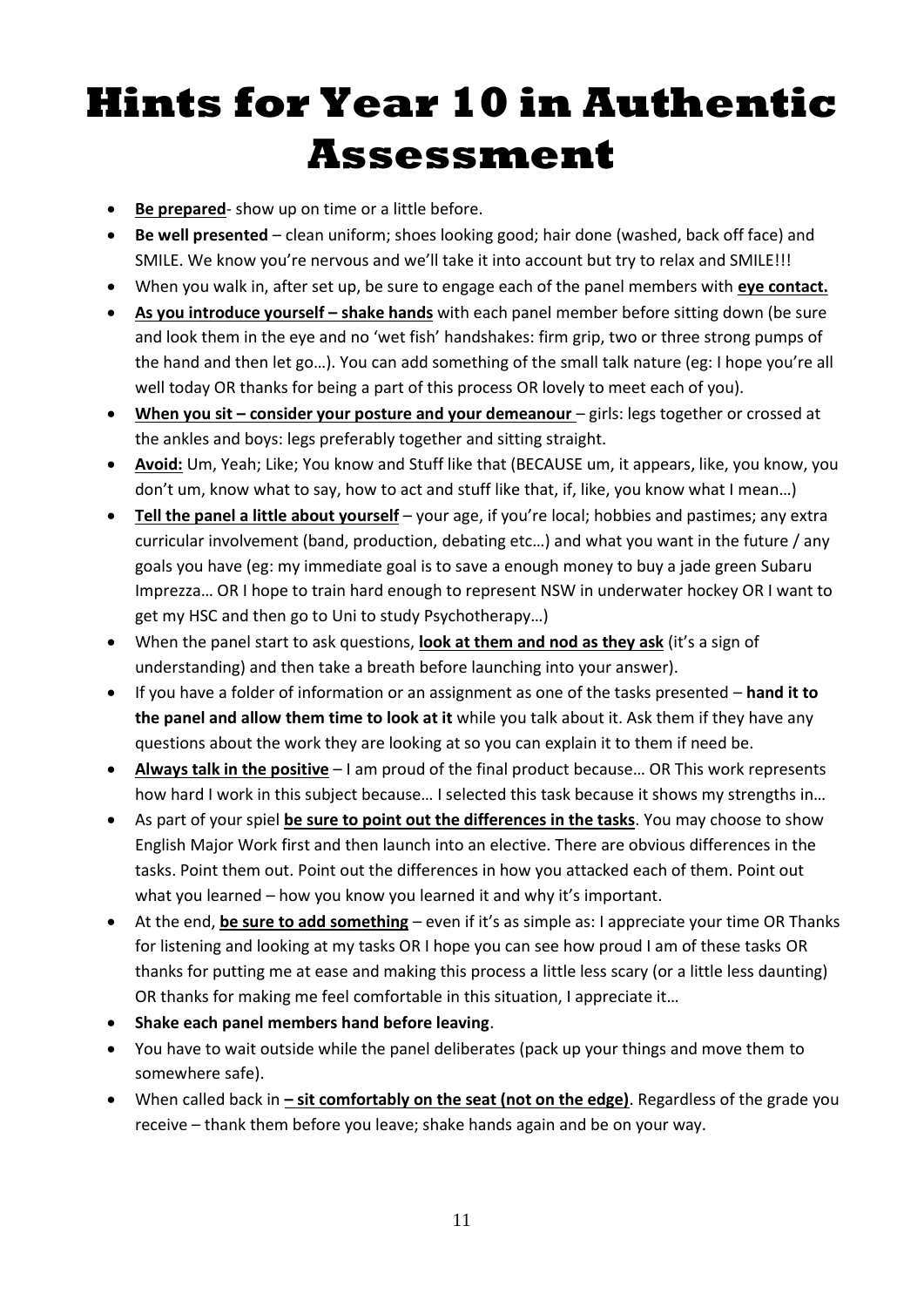### *On the day …*

- Arrive about 15 minutes before your presentation / interview is due to begin.
- Dress appropriately. Full school uniform is a requirement.
- Practise some relaxation techniques to settle any nerves you may have breathe deeply, focus on other things …
- Introduce yourself to the panel.
- Make and maintain eye contact with the panel.
- Listen carefully to them and respond using appropriate language.
- Be enthusiastic and interested in what you are doing. Present a positive attitude.
- Be clear and accurate in what you say.
- When you have finished, thank the panel for their participation in the program.

Good Luck!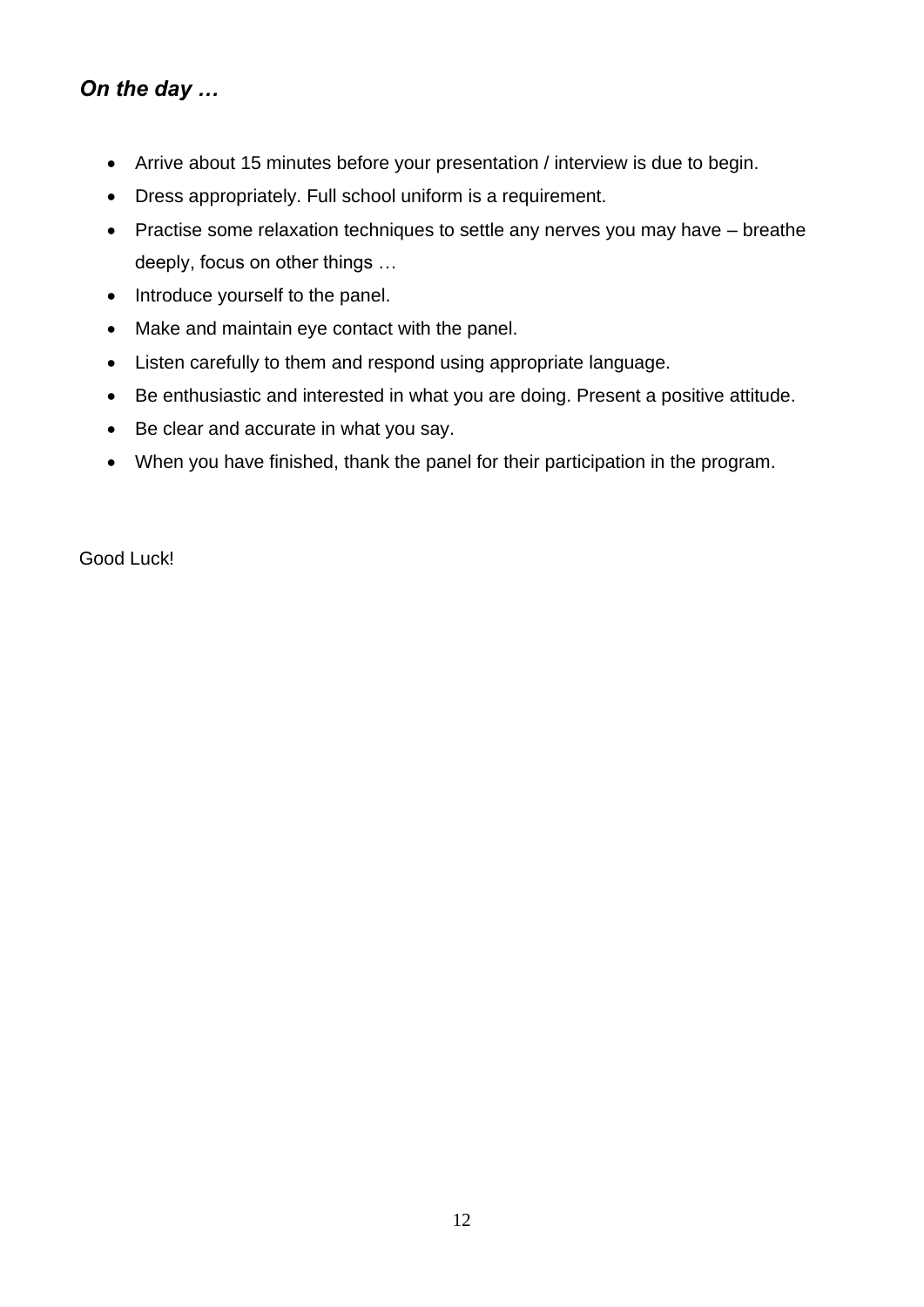# **WINGHAM HIGH SCHOOL**



### **ASSESSMENT TASK REFLECTION TOOLS**

This will assist you in your reflection. Fill in one of these for EACH of the assessment tasks you do this year. You do not have to submit this  $-$  it is to help you think about your work.

| <b>SUBJECT:</b>                                           | <b>DUE DATE:</b> |  |  |
|-----------------------------------------------------------|------------------|--|--|
|                                                           |                  |  |  |
| <b>NAME:</b>                                              |                  |  |  |
| <b>ASSESSMENT NAME / NUMBER:</b>                          |                  |  |  |
| The skills and<br>techniques I learned<br>from this task: |                  |  |  |
| Steps I took to<br>complete this task:                    |                  |  |  |
| <b>Resources I used:</b>                                  |                  |  |  |
| <b>Skills I used from</b><br>other KLA's:                 |                  |  |  |
| Some problems I<br>faced:                                 |                  |  |  |
| Ways I overcame<br>these problems:                        |                  |  |  |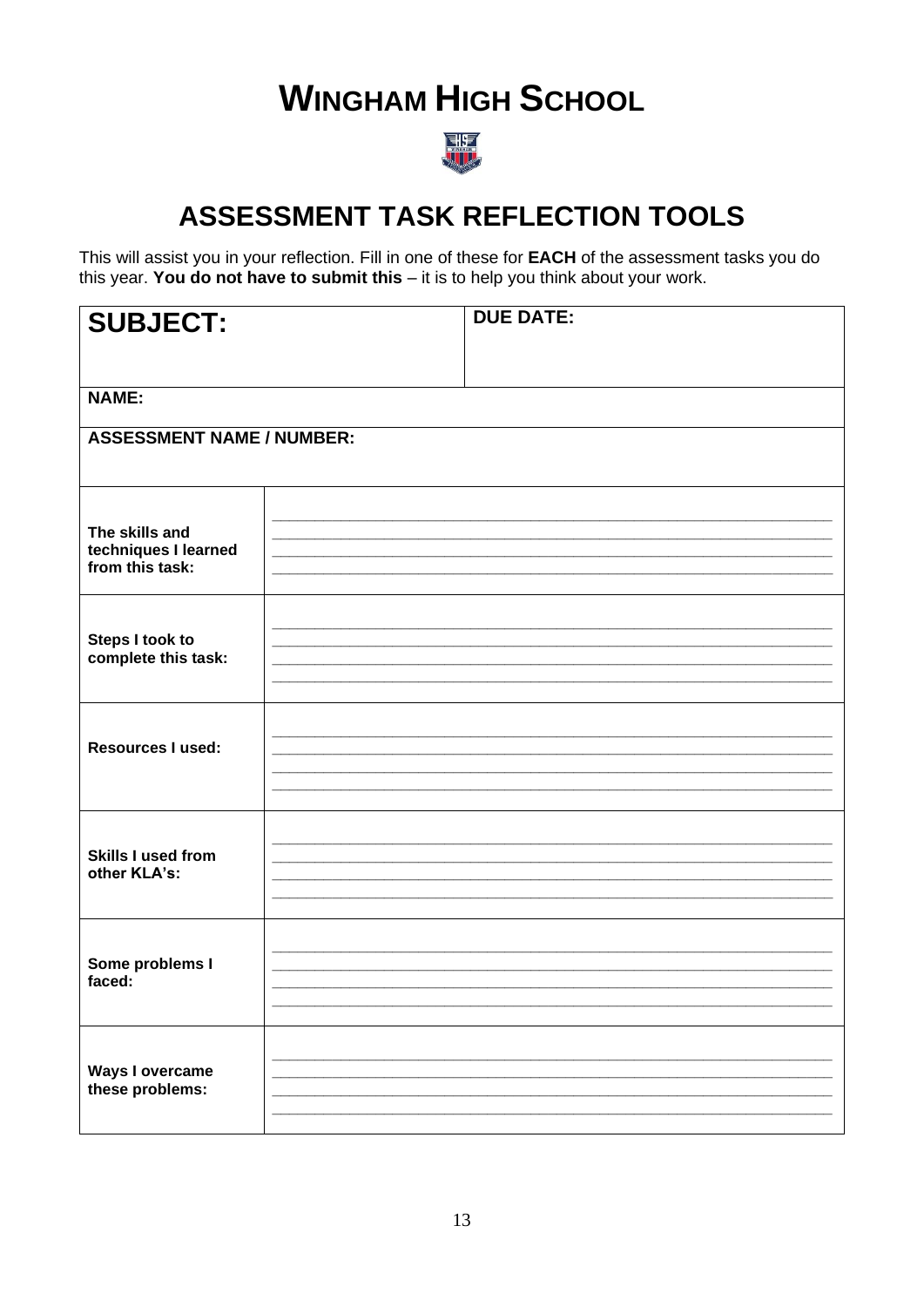# The 7 Habits of Highly Effective Students

#### **Habit 1: Be Proactive**

- Assess your Learning Style and inform your teachers of results
- Visit each of your teachers as soon as you experience any problem
- Sit in the front of your classroom.
- Try to sit with other good students in each class.
- Get a copy of the syllabus.

#### **Habit 2: Begin with the End in Mind**

- Read over the syllabus, be familiar with it.
- Ask each teacher to see a copy of a trial exam
- As you start each class session, identify your learning objectives

#### **Habit 3: Put First Things First**

- Arrive on time for every class
- Have a study timetable!
- Read ahead and keep summaries
- Start studying for exams 3 weeks in advance

#### **Habit 4: Think Win/Win**

- Make your teachers look good in front of the class no put downs
- Take prudent measures to accommodate your Learning Style in each class
- Form study groups with other students to prepare for assignments and exams
- Share your successful strategies with other students, ask for theirs in return

#### **Habit 5: Seek First to Understand, then to be Understood**

- Ask each of your teachers a little about their background get to know them a little
- Identify what you have in common with your teachers, rather than differences
- Thank your teacher when they do something that is helpful
- Ask teachers for informal feedback throughout each course

#### **Habit 6: Synergize**

- Identify resources that can help you be successful in your classes, e.g. Computer lab, study guides, these seminar days
- Talk with students taking your course from other teachers share approaches
- Encourage others to join an out-of-class study groups

#### **Habit 7: Sharpen your Saw**

- Establish a mentoring relationship with a teacher
- Complete a study skills workshop
- Teach what you have learned to someone else